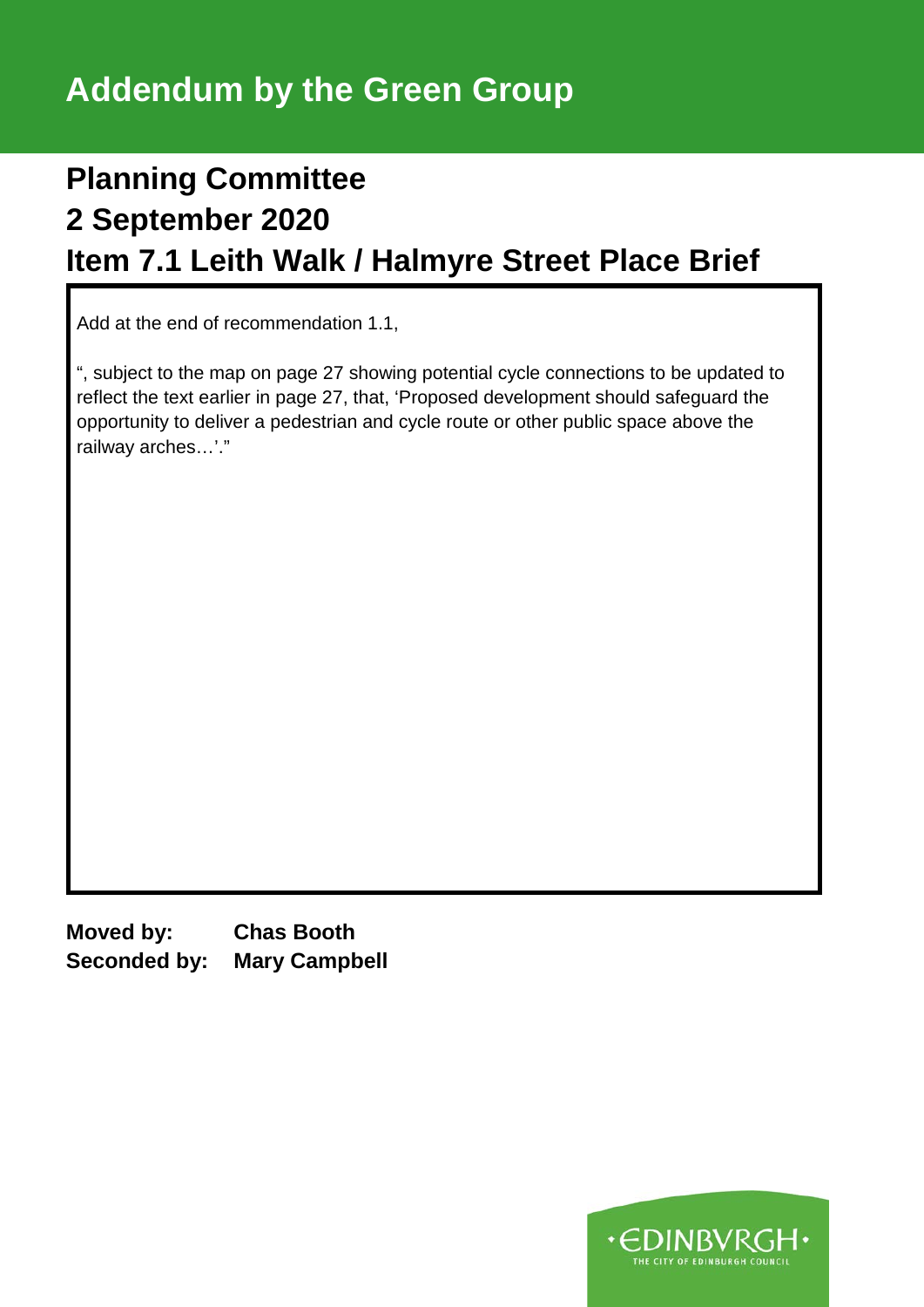## **Planning Committee 2 September 2020 Item 7.2 Short Term Lettings in Edinburgh**

Welcomes the fact that the Scottish Government is shortly bringing forward legislation on short term lets.

Council takes appropriate measures to implement a licensing regime as soon as this legislation permits.

That after the conclusion of the forthcoming Scottish Government Consultation in October, a briefing note to be circulated to members setting out the expected timescales for delivery of the regulations for short term lets, including an outline of how this will be resourced and managed by the Council, based on full cost recovery.

**Moved by: Cllr Neil Gardiner Seconded by: Cllr Maureen Child**

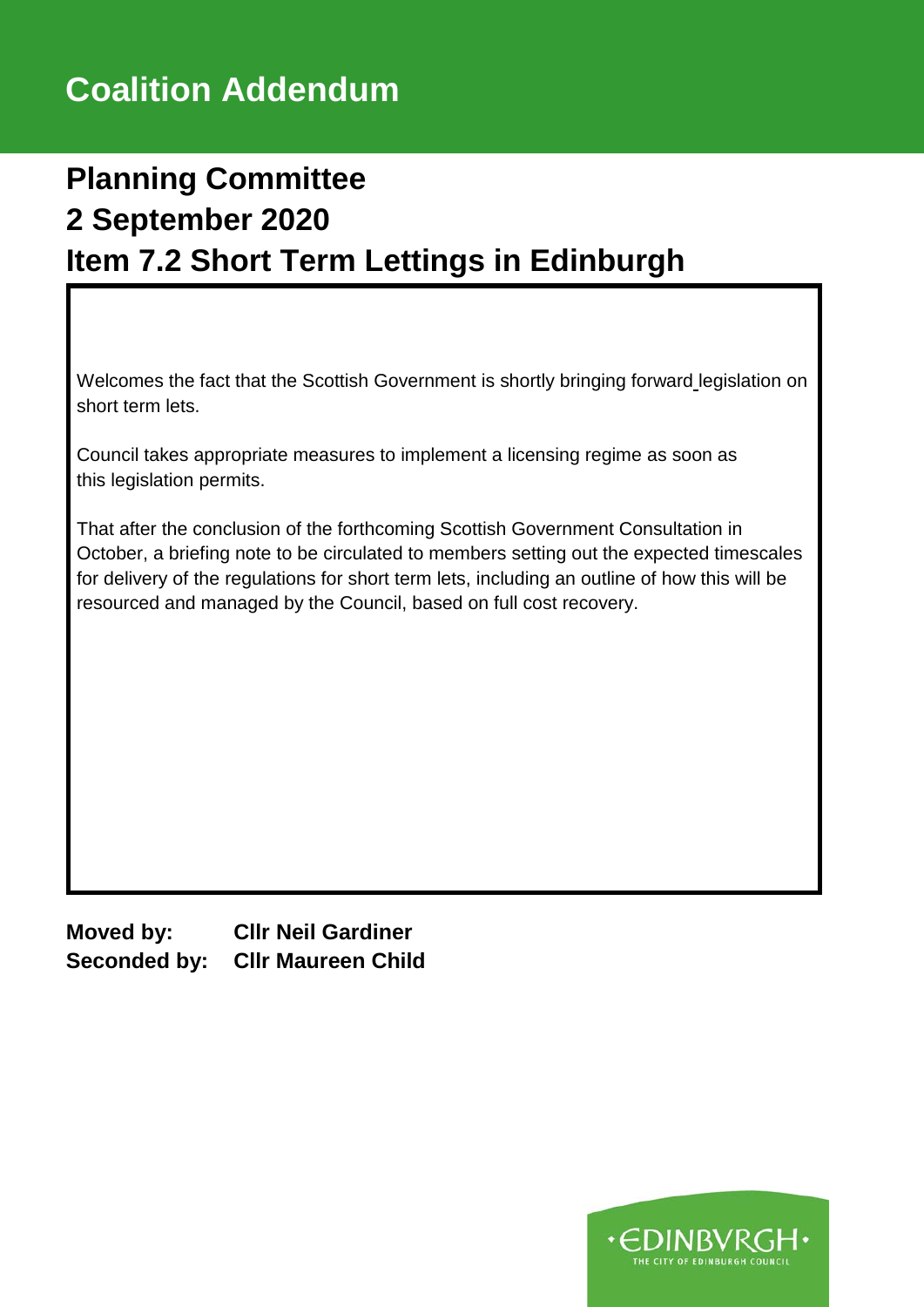## **Planning Committee 2 September 2020 Item 7.2 Short Term Letting in Edinburgh**

In recommendations, add at end of 1.1.1:

", and the detailed dossier presented by Andy Wightman MSP to the Chief Planning Officer in July 2020, which included 444 properties where a Short Term Let appeared to be operating without a change of use, and that of those, 380 appear not to have been previously reported to the council;

Add at end of 1.1.3,

", and agrees to conduct a public awareness campaign of the council's reporting facility to encourage members of the public to report Short Term Lets that are apparently operating illegally and are harming residential amenity."

Insert new 1.1.4 and 1.1.5 as follows:

"1.1.4 notes that paragraph 6 of the current report does not include an estimate of the cost of commencing enforcement action against any of those 380 properties identified in Andy Wightman's report;

1.1.5 therefore agrees to receive a further report, within one cycle, setting out the likely cost of commencing enforcement action on those 380 properties."

**Moved by: Chas Booth Seconded by: Mary Campbell**